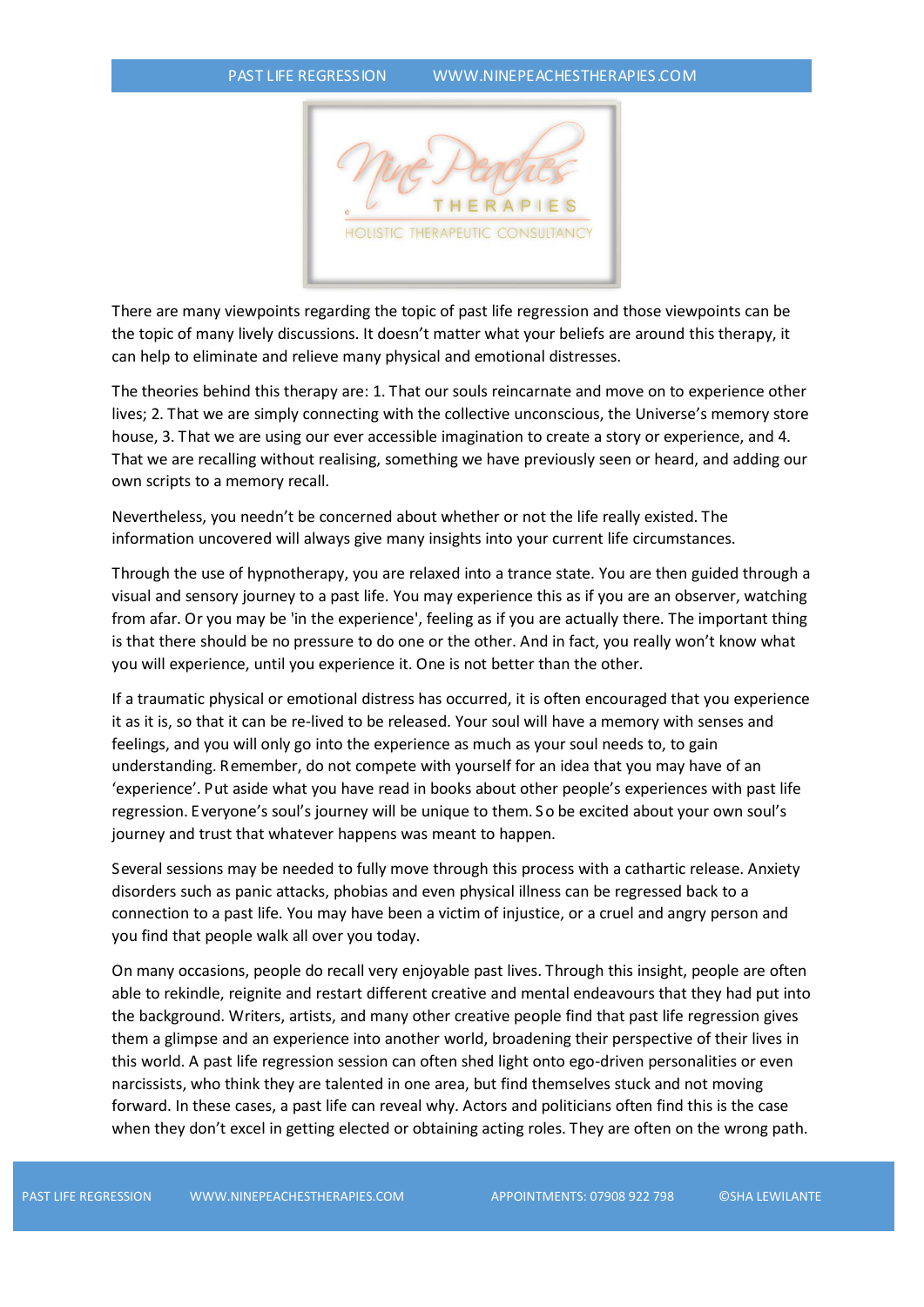

The important thing to know is that in order to experience a past life regression, *your ability to achieve a sufficient trance state in hypnosis will be a key element*. You must give yourself time to feel comfortable with the process itself, and most importantly, to relax, but also time to fully understand what you would like to achieve. Fear, interference, uncertainty, lack of knowledge, or not having trust in your therapist to help you with the process can and will hinder you achieving a successful past life regression session.

Further along the sessions are outlined for you to review if you need several sessions before the regression for proper preparation. If you are used to regression or even hypnosis, one session will likely be sufficient, and is often the case.

\*\*Please read the section on Hypnotherapy. As is the case with all hypnotherapeutic sessions, the more relaxed you are about your session, the more comfortable you will be to allow yourself the full experience.

If you have seen movies, read books or heard stories about other past lives, be sure to put that out of your mind before you attend a session. You do not need fantasy invading your thoughts and eventually sabotaging your session. Whilst this is extremely rare, I thought it important to mention. Your session and past lives are unique to you and you only. They should not represent or be similar to anything else except your own soul's journey. The majority of people who have past life regression will not be quoted in books or replicated in movies.

Lastly, it is important to know that many challenges or problems that you are creating in this lifetime, are not connected in any way to a past life. Many of our problems stem from this present life and will be largely a product of your own upbringing. S ome people find themselves stuck in this lifetime and go through years of therapy to challenge their issues. They will often uncover the information through therapeutic means, but because they refuse to change their behaviours and beliefs, they think that it must be due to a past life. Whilst this may sometimes be the case, more often it is not so.

Past Life Regression can shed light upon and bring learning to your soul's journey. However, just as you were responsible for your own life in the past life, you are fully responsible for your own life in this life. Remember, knowledge isn't power until it is applied.

You must make every effort to actively challenge your beliefs and change your behaviours, working at it like it is a mission in life. It can take months and sometimes years. It all depends on how much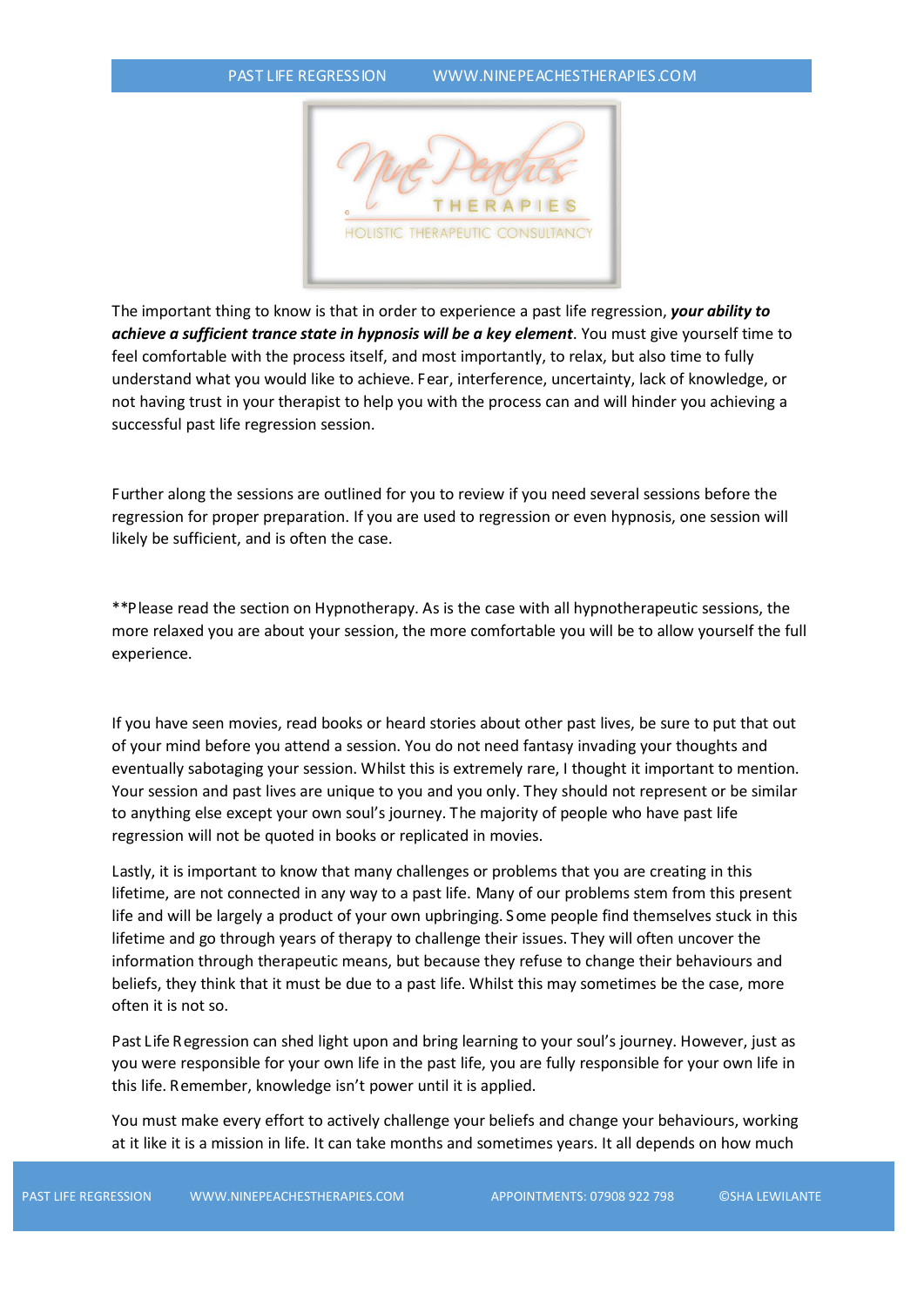

time you spend working on it. What we do know is that nothing stays the same, and eventually something will change.

# **PRESENT LIFE REGRESSION**

Present Life Regression works in a very similar way as Past Life regression. The same basics apply. The difference being the obvious one, in that we access your subconscious mind for this life's memory bank.

There have been times when during a regression session, someone has gone back to a past life. In this instance, we would move through the life and right back to where we need to be. I will state that this is indeed a rarity, as we always make clear our intention before the regression.

In addition to this, when this has happened, the past life has always been quite significant to our current intention of seeking information from this life.

## **FUTURE LIVES**

We can progress forward, similar to what happens during Time Line Therapy, and other therapies that project forward. This can be helpful in seeing where perhaps the collective unconscious has already in mind a plan for you. Keeping in mind that we have all been given 'free will, this is a glimpse into your future. It can be extremely insightful, and we have evidence that in some cases, all of what has been seen does occur.

There is still speculation amongst some whether or not this is a psychic ability or if the person is using their subconscious mind. S ome say they are one in the same. Nevertheless, you do not have to believe in future, present or past lives in order to reap the benefits of the therapeutic process.

A session of Past Life Regression lasts 2 hours. The process takes much more time than other sessions because of the recall of information, and the process of moving through all the information.

A session of Future and Present Life Regression is usually 90 minutes. However, some regression sessions are 60 minutes. This may depend on our previous sessions, and if we have done hypnotherapy before.

### **SESSIONS ARE AS FOLLOWS:**

### **For Past Life Regression:**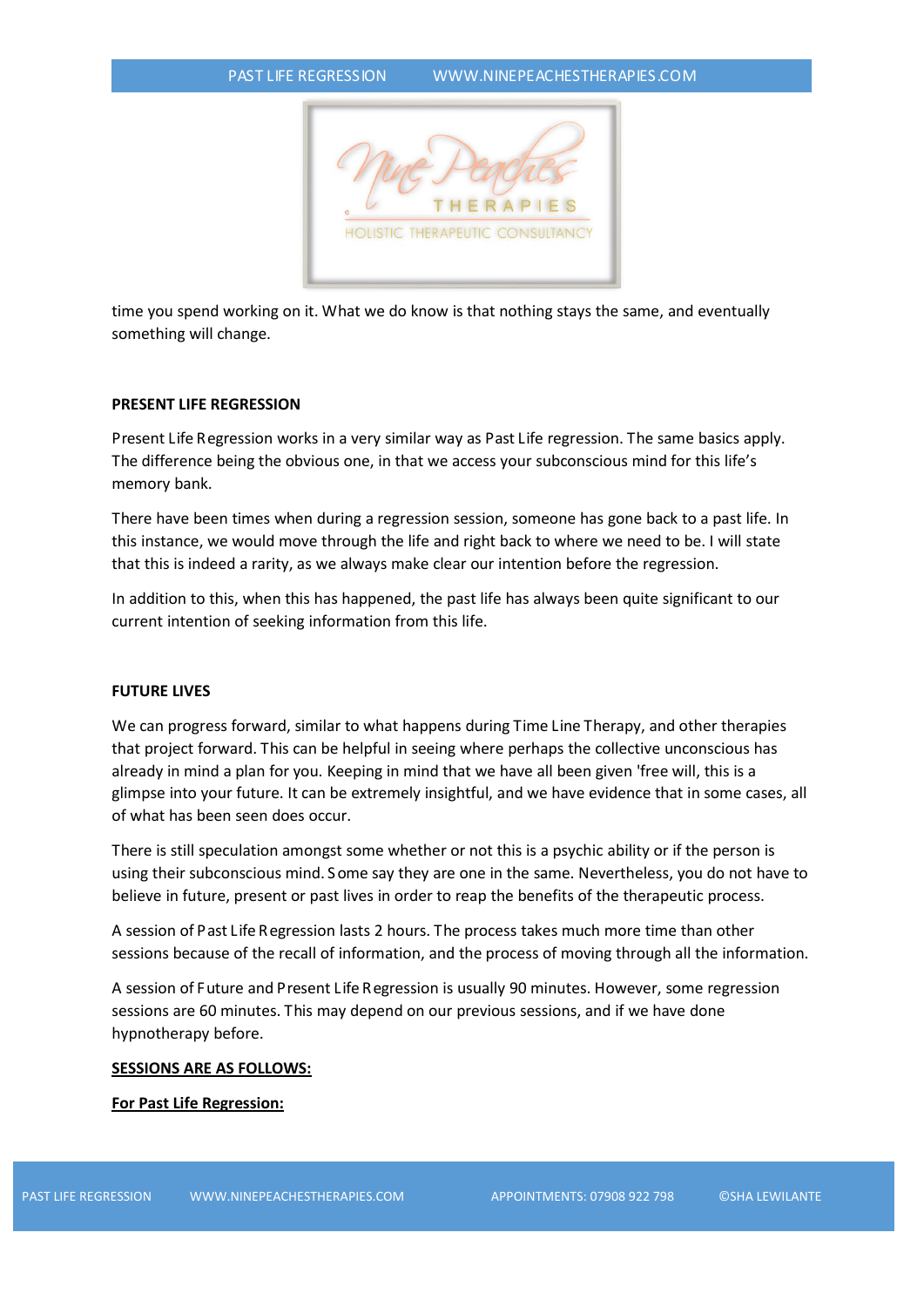

- A. You may need 2-5 sessions. This may be changed if you have had past life regression before or if you have had hypnotherapy before.
- *B. You may only need 1 Session and most of my client only need 1.*

**Session 1: (2 hours).** We access your life and what your main areas of concern are at this time. We also delve into what you would like to achieve. I also sometimes have a brief hypnotherapy session with you to determine your receptivity.

**Session 2: (2 hours).** This involves a regression session but in this life. You may even go as far back as to the womb. This will give you a good indication of what to expect with past life regression itself, but also to become accustomed to my way of working, hypnosis, and your own way of going regressing.

**Session 3: (3 hours)**. This will be the past life regression session. But this will take place only if we both know that you are able to achieve a sufficient level of trance state and you are comfortable with the process. We may find that you need additional sessions for preparation. If this is the case we would schedule them in. Otherwise, we will have all the information and you will have all the practiced tools for which to use to achieve and experience a successful past life exploration.

Additional or follow-up sessions are often scheduled to review or even continue the past life journey.

C. If you are used to taking yourself into a trance state, you may be comfortable in one session. All sessions are 2 hours long. (Always check the fee before booking as fees may vary between the C lapham and West London clinics)

# **For Present & Future Life Regression**:

We follow a similar guide as is outlined for past life regression, however there is rarely a 3 hour session. S essions are usually 2 hours long.

### **Further Information:**

**PLEASE NOTE:** In no way do I advocate Past Life Regression as a quick fix or alternative to helping with deeply rooted psychological problems. Behavioural problems like personality disorders, addictions, and other problems need long term counselling or psychotherapy to uncover the root of your behaviours.